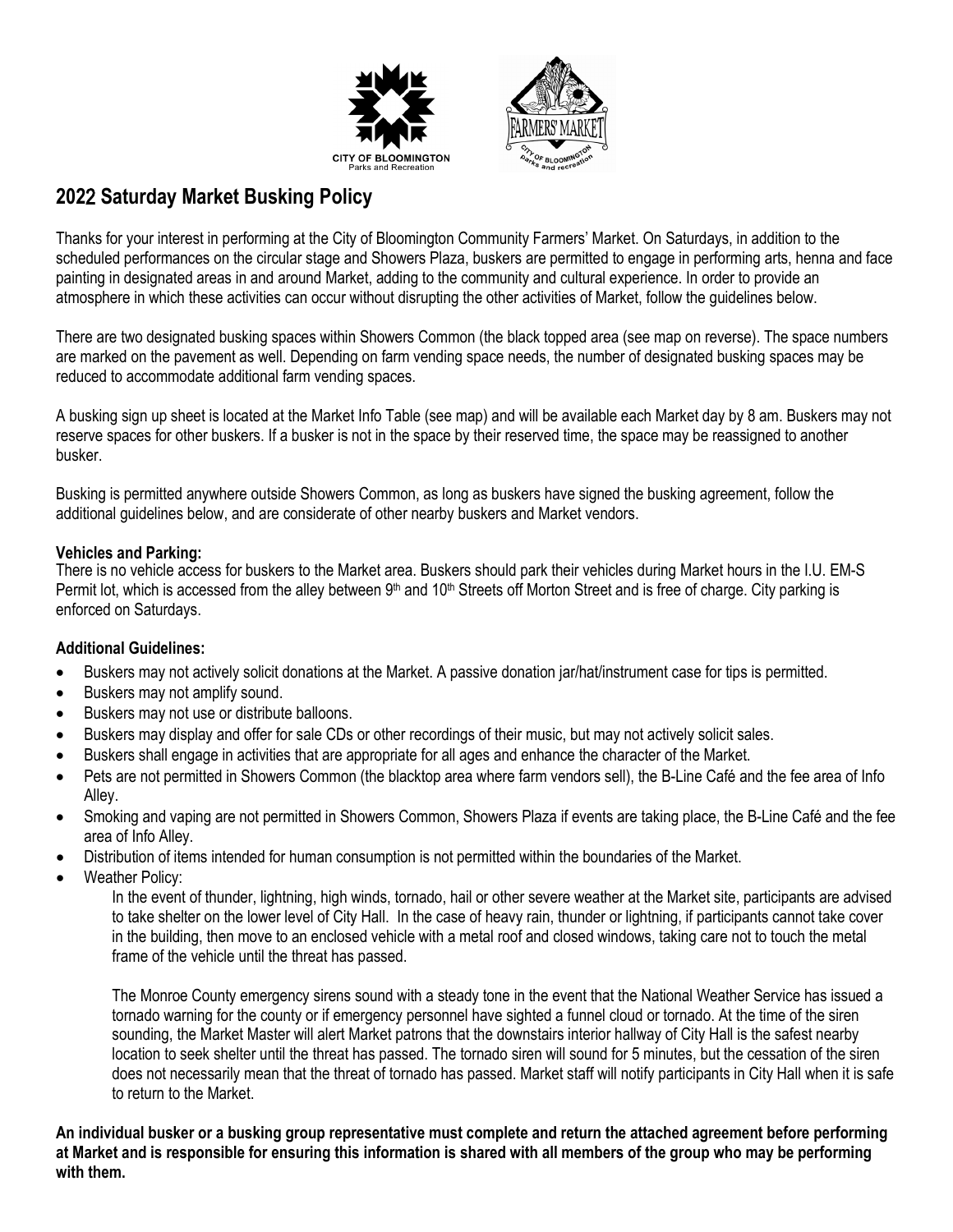If you have any questions or concerns or are interested in scheduling a performance, please contact Clarence Boone at (812) 349-3738 or Clarence.Boone@bloomington.in.gov